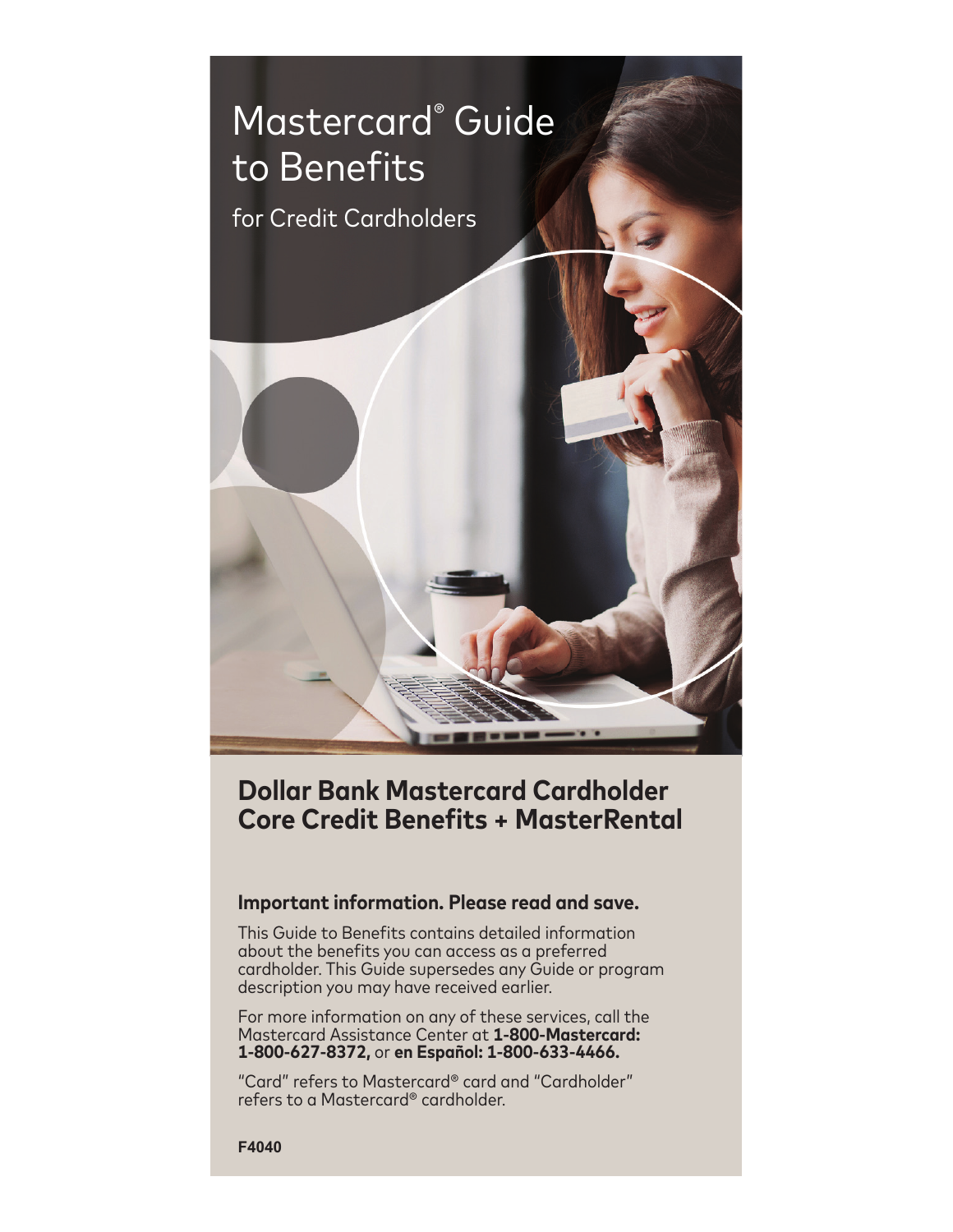## Key Terms

Throughout this document, You and Your refer to the **cardholder** or **authorized user** of the **covered card.** We, Us, and Our refer to New Hampshire Insurance Company, an AIG Company. Other words and phrases that appear in bold have special meaning. Refer to the Definitions section below.

**Administrator** means Sedgwick Claims Management Services, Inc., you may contact the **administrator** if you have questions regarding this coverage or would like to make a claim. The **administrator** can be reached by phone at **1-800-Mastercard**.

**Authorized driver(s)** means a driver with a valid driver's license issued from their state of resident and indicated on the **rental agreement**.

**Authorized User** means an individual who is authorized to make purchases on the **covered card** by the **Cardholder** and is recorded by the Participating Organization on its records as being an **authorized user**.

**Cardholder** means the person who has been issued an account by the Participating Organization for the **covered card**.

**Covered card** means the active and valid Mastercard-branded payment card.

**Evidence of Coverage (EOC)** means this document describing the terms, conditions, and exclusions of coverage.

**Rental agreement** means the entire agreement or contract that you receive when renting a **vehicle** from a **vehicle** rental agency that describes in full all of the terms and conditions of the rental, as well as the responsibility of all parties under the **rental agreement**.

**United States Dollars (USD)** means the currency of the United States of America.

**Vehicle** means a land motor **vehicle** with four wheels that is designed for use on public roads and intended for use on a bound surface such as concrete and tarmac. This includes minivans and sport utility **vehicles** that are designed to accommodate less than nine (9) passengers.

# MasterRental

Various provisions in this document restrict coverage. Read the entire document carefully to determine all rights and duties and what is and is not covered.

#### Key Terms

Please see the 'Key Terms' section for the terms used throughout this benefit.

#### Evidence of Coverage

This **EOC** replaces all prior disclosures, program descriptions, advertising, and brochures by any other party. We reserve the right to change the benefits and features of these programs at any time. Notice will be provided for any changes.

Pursuant to the below terms and conditions herein, when you rent a **vehicle** for fifteen (15) consecutive days or less with your **covered card**, you are eligible for benefits hereunder.

## A. To get coverage:

- **•**You must initiate and then pay for the entire **rental agreement** (tax, gasoline, and airport fees are not considered rental charges) with your **covered card** and/or the accumulated points from your **covered card** at the time the **vehicle** is returned. If a rental company promotion/discount of any kind is initially applied toward payment of the rental **vehicle**, at least one (1) full day of rental must be billed to your **covered card**.
- **•**You must decline the optional collision/damage waiver (or similar coverage) offered by the rental company.
- **•**You must rent the **vehicle** in your own name and sign the **rental agreement**.
- **•**Your **rental agreement** must be for a rental period of no more than fifteen (15) consecutive days. Rental periods that exceed or are intended to exceed fifteen (15) consecutive days are not covered.

#### B. The kind of coverage you receive:

We will pay for the following on a secondary basis:

- **•**Physical damage and theft of the **vehicle**, not to exceed the limits outlined below.
- **•**Reasonable loss of use charges imposed by the **vehicle** rental company for the period of time the rental **vehicle** is out of service. Loss of use charges must be substantiated by a location and class specific fleet utilization log.
- **•**Towing charges to the nearest collision repair facility.

This coverage is not all-inclusive, which means it does not cover such things as personal injury, personal liability, or personal property. It does not cover you for any damages to other **vehicles** or property. It does not cover you for any injury to any party.

#### C. Coordination of Benefits:

When coverage hereunder is provided on a secondary basis and a covered loss has occurred, the order in which benefits are determined shall be made as follows:

- 1. You or an **authorized driver's** primary auto insurance;
- 2. Collision/damage waiver provided to you by the rental agency;
- 3. Any other collectible insurance;
- 4. The coverage provided under this **EOC**.

If you or an **authorized driver's** primary auto insurance or other coverage has made payments for a covered loss, we will cover your deductible and any other eligible amounts, described under the kind of coverage you receive, not covered by the other insurance.

**Note:** In certain parts of the United States and Canada losses to rental **vehicles** that are covered by your personal **vehicle** liability insurance policy may not be subject to a deductible, which means that you may not be eligible to receive any coverage under this program. Contact your insurance provider for full coverage details pertaining to your personal **vehicle** liability insurance policy (or similar coverage).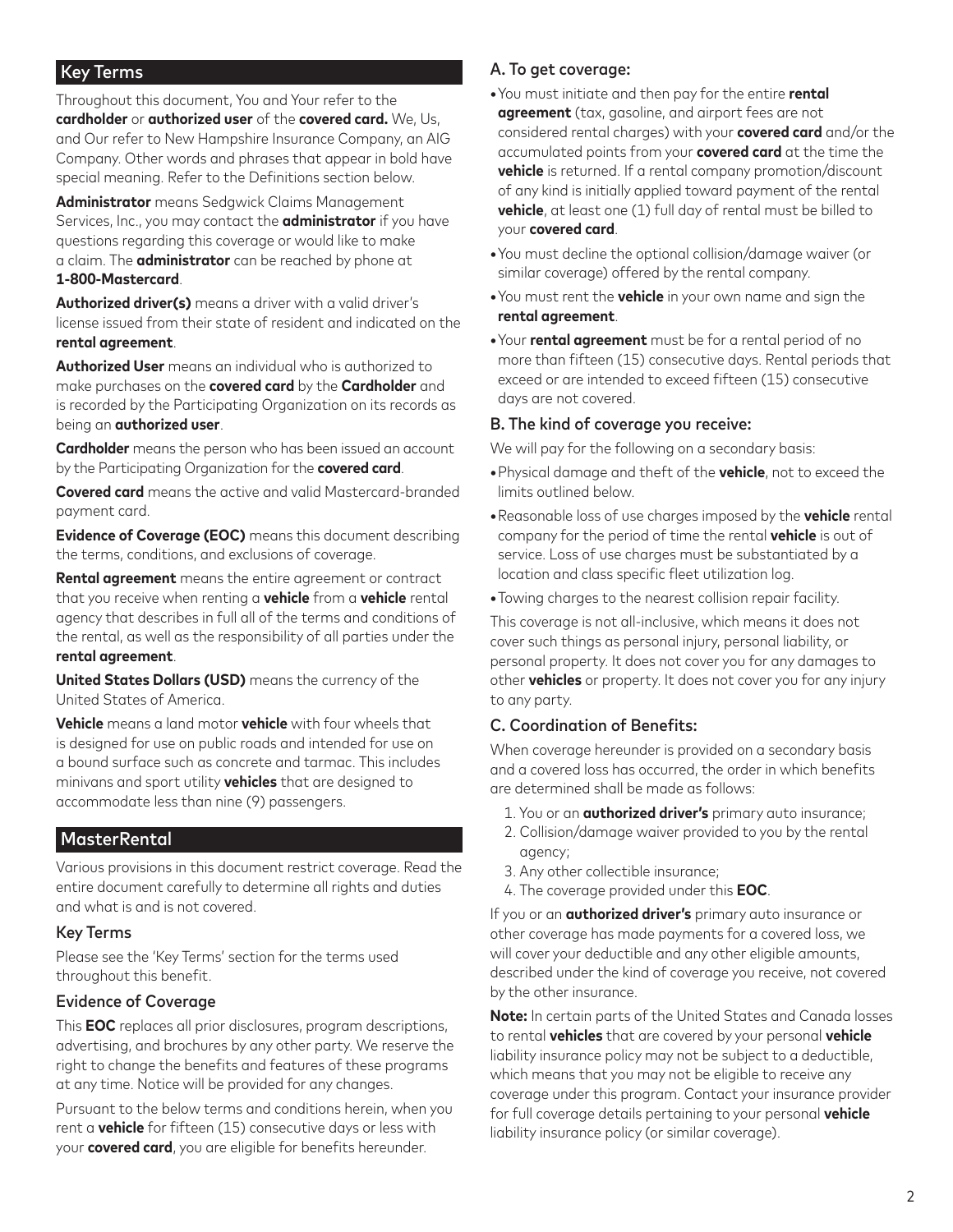If you do not have other insurance or your insurance policy does not cover you in territories or countries outside of the United States, coverage is considered primary coverage subject to any applicable economic and trade sanctions conditions.

## D. Who is covered:

The **covered card cardholder** and those designated in the **rental agreement** as **authorized drivers**.

## E. Excluded Vehicles:

This coverage does not apply to any:

- **•Vehicles** not required to be licensed.
- **•**All full-size vans mounted on truck chassis (including, but not limited to, Ford EconoVan), cargo vans, campers, off-road **vehicles**, and other recreational **vehicles**.
- **•**Trailers, motorbikes, motorcycles, and any other **vehicle** having fewer than four (4) wheels.
- **•**Antique **vehicles** (**vehicles** that are more than twenty (20) years old or have not been manufactured for at least ten (10) years), or limousines.

## F. Where you are covered:

Coverage is available worldwide; provided coverage is not available in countries where:

- **•**This **EOC** or the group policy is prohibited by that country's law;
- **•**The terms of the **EOC** or the group policy are in conflict with the laws of that country;

In addition, we shall not be deemed to provide cover and we shall not be liable to pay any claim or provide any benefit under the group policy to the extent that the provision of such cover, payment of such claim or provision of such benefit would expose us, our parent company or its ultimate controlling entity to any sanction, prohibition or restriction under United Nations resolutions or the trade or economic sanctions, laws or regulations of the European Union or the United States of America. Wherever coverage provided by this policy would be in violation of any economic or trade sanctions, such coverage shall be null and void.

## G. Coverage limitations:

We will pay the lesser of the following:

- **•**Reasonable and customary charges of repair or the actual repair amount;
- **•**Wholesale market value less salvage and depreciation;
- **•**The rental agencies purchase invoice less salvage and depreciation;
- **•**The contractual liability assumed by you or an **authorized driver** of the rental **vehicle**;
- **•**The actual cash value;

In addition, coverage is limited to \$500 per incident for the reasonable loss of use charges imposed by the **vehicle** rental company for the period of time the rental **vehicle** is out of service. We will not pay for or duplicate the collision/damage waiver coverage offered by the rental agency.

# H. What is NOT covered:

This coverage does not apply to:

- **•**Any personal item actually or allegedly stolen from the interior or exterior of rental **vehicles**.
- **•Vehicle** keys or portable Global Positioning Systems (GPS).
- **•Vehicles** not rented by the **cardholder** or **authorized user** on the **covered card**.
- **•**Any person not designated in the **rental agreement** as an **authorized driver**.
- **•**Any obligations you assume other than what is specifically covered under the **rental agreement** or your personal **vehicle** liability insurance policy or other indemnity policy.
- **•**Any actual or alleged violation of the written terms and conditions of the **rental agreement**.
- **•**Any actual or alleged loss that occurs while driving under the influence of drugs or alcohol.
- **•**Any actual or alleged loss associated with racing or reckless driving.
- **•**Any actual or alleged losses involving the theft of the rental **vehicle** when you or an **authorized driver** cannot produce the keys to the rental **vehicle** at the time of reporting the incident to the police and/or rental agency, as a result of negligence. Loss of keys is considered negligence.
- **•**Mechanical failures caused by wear and tear, gradual deterioration, or mechanical breakdown.
- **•**Subsequent damages resulting from a failure to protect the rental **vehicle** from further damage.
- **•**Blowouts or tire/rim damage unless caused by theft, vandalism or **vehicle** collision.
- **•**Rental **vehicles** where collision/damage waiver coverage (or similar coverage) was accepted/purchased by you.
- **•**Any damage that is of an intentional or non-accidental nature, caused by you or an **authorized driver** of the rental **vehicle**.
- **•**Depreciation, diminishment of value, administrative, storage, or other fees charged by the **vehicle** rental company.
- **•Vehicles** with a **rental agreement** that exceeds or is intended to exceed a rental period of fifteen (15) consecutive days from a rental agency.
- **•**Losses resulting from any kind of alleged or actual illegal activity.
- **•**Damage sustained on any road not regularly maintained by a municipal, state, or federal entity.
- **•**Losses as a result of war or hostilities of any kind (including, but not limited to, any actual or alleged invasion, terrorism, rebellion, insurrection, riot, or civil commotion); confiscation or damage by any government, public authority, or customs official; risks of contraband; illegal activity or acts.
- **•**Any loss involving the rental **vehicle** being used for hire, for commercial use, or as a public or livery conveyance.
- **•**Theft of, or damage to, unlocked or unsecured **vehicles**.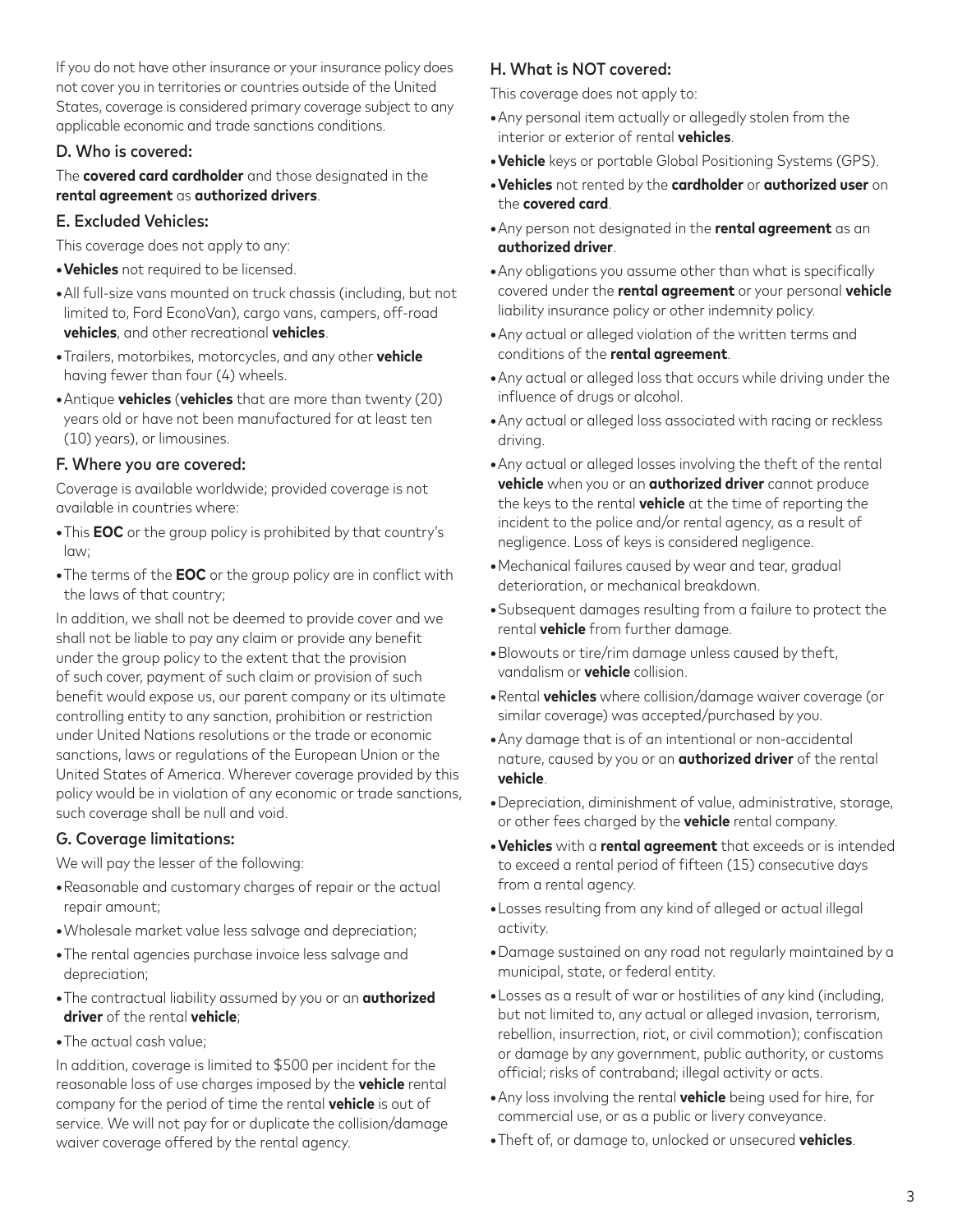- **•**Value-added tax, or similar tax, unless reimbursement of such tax is required by law.
- **•Vehicles** rented on a monthly basis.
- **•**Loss arising from any items not installed by the original manufacturer.
- **•**Loss arising from any inherent damage.
- **•**Damage to windshields which is not the result a collision or roll-over (damage to a windshield is covered if such damage is due to road debris or road hazard).
- **•Vehicle** leases or mini-leases.
- **•**Indirect or direct damages resulting from a covered claim.
- **•**Charges for gasoline or airport fees.

#### I. How to file a claim:

- **•**Call **1-800-Mastercard** or go to **www.mycardbenefits.com** to initiate a claim. You must report the claim within sixty (60) days of the loss or the claim may not be honored.
- **•**You may choose to assign your benefits under this insurance program to the rental agency from which you rented your **vehicle**. Please contact us or our **administrator** for further details.
- **•**You must submit the following proof of claim documentation within one hundred and eighty (180) days of the incident or the claim will not be covered:
- o Receipt showing the **vehicle** rental charge.
- o Statement showing the **vehicle** rental charge.
- o The **rental agreement** (front and back).
- o Copy of your valid driver's license (front and back).
- o Copy of the declarations page of any personal **vehicle** liability insurance policy and/or other valid insurance or coverage.
- o Police report when the **vehicle** is stolen, vandalized (regardless of the damage), or involved in a collision that requires the **vehicle**; to be towed, in a multi-**vehicle** collision, or the **vehicle** is not drivable.
- o Itemized repair estimate from a factory registered collision repair facility.
- o Copy of any **vehicle** rental company promotion/discount, if applicable.
- o Copy of the **vehicle** rental location class specific fleet utilization log, if loss of use charges are being claimed. You must secure this log from the rental agency.
- o Any other documentation that may be reasonably requested by us or our **administrator** to validate a claim.

## Legal Disclosure

Please see the 'Legal Disclosure' section for all disclosures for this benefit.

# Mastercard ID Theft Protection™

## Program Description:

Mastercard ID Theft Protection (IDT) provides you with access to a number of Identity Theft resolution services, should you

believe you are a victim of Identity Theft. This product offering will alert you about possible identity theft by monitoring the surface, dark and deep web, searching for compromised credentials and potentially damaging use of your registered personal information in order to detect fraud at its inception.

### Eligibility:

All Mastercard consumer credit **cardholders** in the US are eligible for this coverage.

#### **Access:**

Simply contact **1-800-Mastercard** if you believe you have been a victim of Identity Theft.

#### Services Provided:

Services provided are on a 24-hour basis, 365 days a year. In order to receive the following services, you must enroll at **https://mastercardus.idprotectiononline.com/.** The services include:

**Online Monitoring Dashboard (requires activation):** The online monitoring dashboard is the primary user interface for **cardholders**. It serves as a repository of all the personally identifiable information (PII) data the **cardholder** wants to monitor, tracks and displays **cardholders'** risk score, and provides access to identity protection tips. It is also the platform for **cardholders** to respond to identity monitoring alerts.

**Monthly Risk Alert / Newsletter: Cardholders** will receive a monthly newsletter with information on the **cardholder's** risk score, and articles pertaining to good identity protection practices.

**Identity Monitoring: IDT searches the internet to detect** compromised credentials and potentially damaging use of your personal information, and alerts you via email so that you can take immediate action. This platform utilizes automated monitoring and human threat intelligence from cyber operations agents monitoring threat actors and their tactics on the deep and dark web where personal data is bought and sold. Data elements that can be monitored are:

- **•**Email addresses
- **•**Debit/credit cards/prepaid cards
- **•**Bank accounts
- **•**Web logins; username and password
- **•**Medical insurance cards
- **•**Drivers' license
- **•**Loyalty cards
- **•**Affinity cards
- **•**Passport number
- **•Vehicle** insurance cards
- **•**Social Security number

To take advantage of this service, the **cardholder** must enter the personal information they wish to monitor on the dashboard.

**Resolution Services:** You will have access to a team of identity theft resolution specialists, available 24 hours a day, 365 days a year to help resolve your identity theft incident and prevent further damage. The resolution specialists are native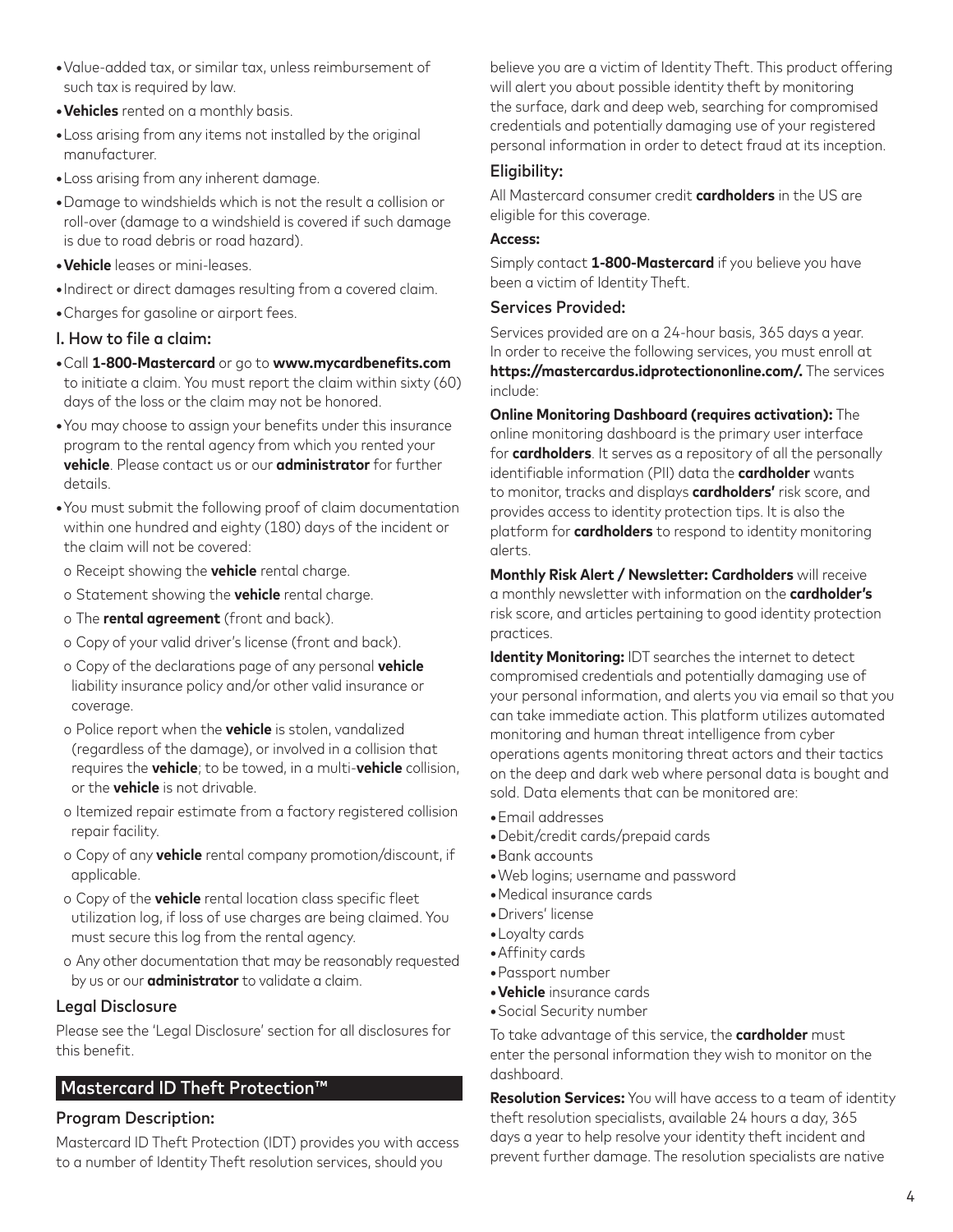speakers of English, French and Spanish, and are based out of Bethesda, Maryland. **Cardholders** are given the option to sign limited power of attorney (LPOA) to the specialist, to allow them to conduct resolution activities on the **cardholders'** behalf, including contacting police, credit agencies, and other authorities, translating information, and closing and replacing breached accounts.

**Lost Wallet Assistance: Cardholders** will be provided assistance with notifying the appropriate issuing authorities to cancel and replace stolen or missing items, such as their debit/credit cards, driver's license, Social Security card, and passport.

**Single Bureau Credit Monitoring: Cardholders' TransUnion** credit file will be monitored for changes that could indicate fraud such as new credit inquiries, an address change or new credit account(s) opened in their name. An alert notification via email will be sent anytime a hard inquiry is made on the **cardholders'** TransUnion credit file so they can take immediate action to minimize damage.

To take advantage of this service, the **cardholder** must enter their Social Security number on the dashboard and pass credit authentication.

**Financial Account Takeover:** IDT monitors **cardholder's** highrisk transactions with more than 300 of the nation's largest companies to uncover and thwart account takeover attempts. Monitored transactions include:

- **•**Debit/credit cards/prepaid cards
- **•**Bank accounts
- **•**Brokerage accounts
- **•**Healthcare portals
- **•**Workplace intranets
- **•**Other services (e.g. peer-to-peer fund transfers)

To take advantage of this service, the **cardholder** must enter the accounts they wish to protect on the dashboard.

**URL and Domain Monitoring:** URL and Domain monitoring allows **Cardholder** to enter up to 10 domain or URL names related to **cardholder's** business. This service will monitor the domain and URL names for any compromised email addresses associated with the domain or URL names and if compromised email addresses are found in a data breach, this service will alert the registered **cardholder** via email and provide information regarding the specific email address that was breached along with information about the date found and source (provided that this information is available.)

For more information regarding the services stated above and additional information, please visit **https://mastercardus. idprotectiononline.com/.**

#### Charges:

There is no charge for these services, they are provided by your financial institution.

#### Services NOT Provided:

**•**When it is determined you have committed any dishonest, criminal, malicious or fraudulent act.

- **•**When your financial institution or card issuer which provides this service, has investigated the event and deemed you are responsible for the charge or event.
- **•**When any theft or unauthorized use of an account by a person to whom the account has been entrusted has been committed.

## Program Provisions for Mastercard ID Theft Protection:

This service applies only to you, the named Mastercard **cardholder**. You shall use due diligence and do all things reasonable to avoid or diminish any loss or damage to property protected by the program. The provider, Generali Global Assistance, relies on the truth of statement made in the affidavit or declaration from each **cardholder**. This service is provided to eligible Mastercard **cardholders** at no additional cost and is in effect for acts occurring while the program is in effect. The terms and conditions contained in this program Guide may be modified by subsequent endorsements. Modifications to the terms and conditions may be provided via additional Guide mailings, statement inserts, or statement messages. Mastercard or your financial institution can cancel or non-renew these services, and if we do, we will notify you at least thirty (30) days in advance. If the provider non-renews or cancels any services provided to eligible Mastercard **cardholders**, you will be notified within 30–120 days before the expiration of the service agreement. In the event substantially similar coverage takes effect without interruption, no such notice is necessary. For general questions regarding these services, please contact **1-800-Mastercard.**

# Mastercard Global Service

Mastercard Global Service™ provides worldwide, 24-hour assistance with **Lost and Stolen Card Reporting, Emergency Card Replacement,** and **Emergency Cash Advance**.

Call Mastercard Global Service immediately to report your card lost or stolen and to cancel the account. If you need to make purchases or arrange for a cash advance, with your issuer's approval, you can receive a temporary card the next day in the United States, and within two business days almost everywhere else.

Remember, if you report your card lost or stolen, you will not be responsible for any unauthorized transactions on your account.

In the United States (including all 50 states, the District of Columbia, the U.S. Virgin Islands, and Puerto Rico) and Canada, call **1-800-307-7309**.

When out-of-country and in need of assistance, you can easily reach a specially trained Mastercard Global Service Representative who can help you 24 hours a day, 365 days a year, in any language. You can call toll-free from over 80 countries worldwide. Some of the key toll-free Mastercard Global Service telephone numbers are: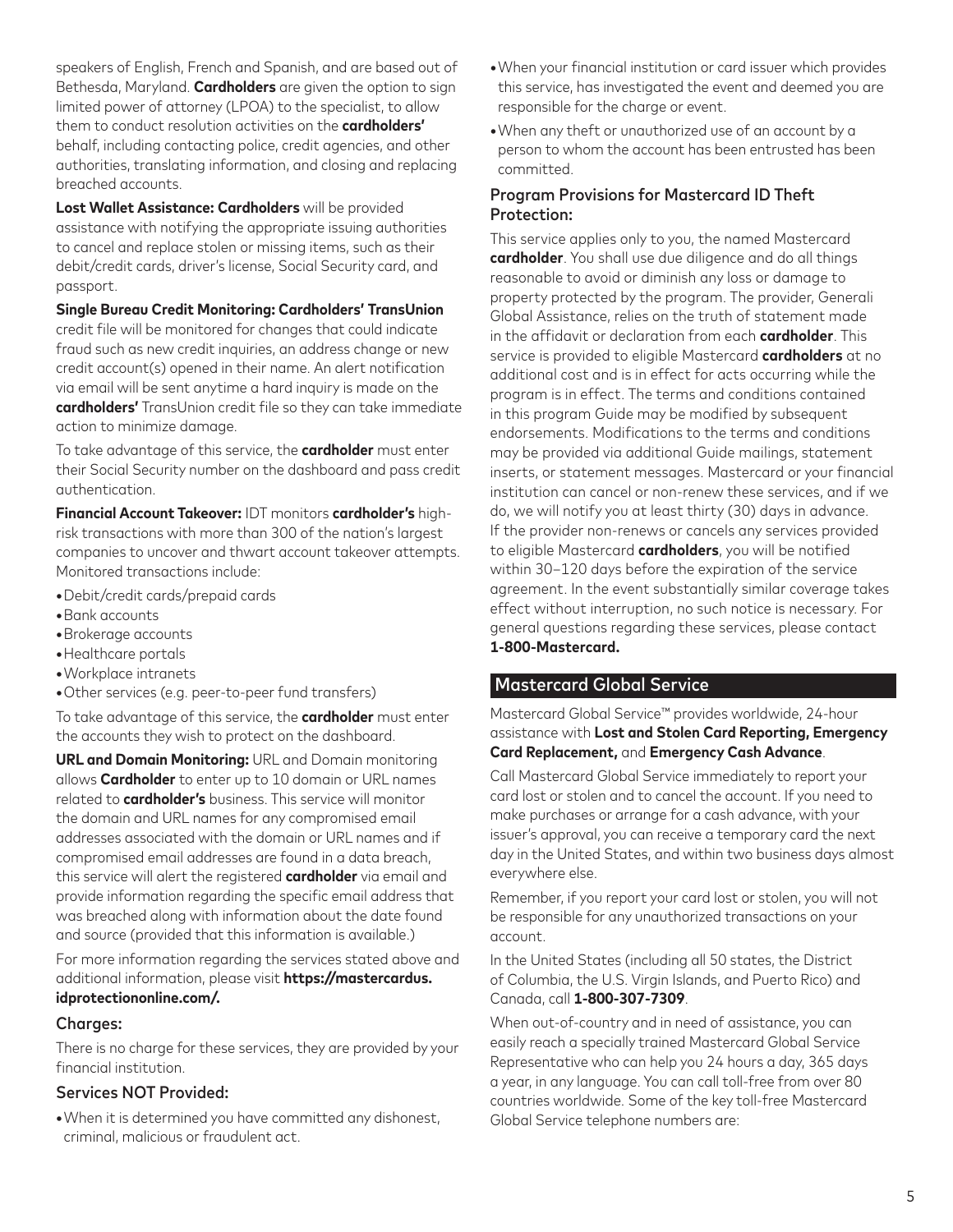|  | Australia  1-800-120-113 Mexico  001-800-307-7309 |
|--|---------------------------------------------------|
|  | Austria  0800-070-6138 Netherlands  0800-022-5821 |
|  | France  0-800-90-1387  Poland  0-0800-111-1211    |
|  | Germany 0800-071-3542    Portugal 800-8-11-272    |
|  | Hungary 06800-12517 Spain 900-822-756             |
|  | Ireland 1-800-55-7378 United Kingdom 0800-96-4767 |
|  | Italy800-870-866 Virgin Islands1-800-307-7309     |

For additional information, or for country-specific, toll-free telephone numbers not listed above, visit our website at **www.mastercard.com** or call the United States collect at **1-636-722-7111**.

## Account Information and Card Benefits:

When in the United States, contact your card issuer directly for account information and **1-800-Mastercard** for card benefits. When traveling outside the U.S., call Mastercard Global Service to access your card issuer for account information or to access any of your card benefits.

#### ATM Locations:

Call **1-877-FINDATM (1-877-346-3286)** to find the location of a nearby ATM in the Mastercard ATM Network accepting Mastercard®, Maestro®, and Cirrus® brands. Also, visit our website at **www.mastercard.com** to use our ATM locator.

You can get cash at over two million ATMs worldwide. To enable cash access, be sure you know your Personal Identification Number (PIN) before you travel.

## Mastercard Airport Concierge™

#### Your passport to the finer side of air travel.

Enjoy a 15% savings on Airport Meet and Greet services. Arrange for a personal, dedicated Meet and Greet agent to escort you through the airport on departure, arrival or any connecting flights at over 700 destinations worldwide 24 hours a day, 7 days a week, 365 days a year. There are also certain airports where you can be expedited through the security and/or the immigration process. To reserve Mastercard Airport Concierge services visit **www.mastercard. com/airportconcierge** or consult your Travel Advisor.

#### Zero Liability

Pay only for purchases which you have authorized on your Mastercard card. Unauthorized purchases are not your responsibility. Conditions and exceptions apply. Visit **https://www. mastercard.us/en-us/about-mastercard/what-we-do/termsof-use/zero-liability-terms-conditions.html** for more details.

#### Account and Billing Information

**Important:** Contact your card-issuing financial institution directly for questions concerning your account, such as account balance, credit line, billing inquiries (including transaction exchange rates), merchant disputes, or information about additional services not described in this Guide. Your financial institution's phone number should be available on your monthly billing statement or on the back of your card.

**Reminder: Please refer to the Legal Disclosure section.**

#### Legal Disclosure

This **Guide to Benefits** is not, by itself, a policy or contract of insurance or other contract. Benefits are provided to you, the accountholder, at no additional charge. Non-insurance services may have associated costs, which will be your responsibility (for example, legal referrals are free, but the lawyer's fee is your responsibility).

The insurance benefits are provided under a group policy issued by New Hampshire Insurance Company, an AIG company. This Guide to Benefits is a summary of benefits provided to you. The attached Key Terms and **EOC** is governed by the Group Policy.

**Effective date of benefits:** Effective July 1, 2019, this Guide to Benefits replaces all prior disclosures, program descriptions, advertising, and brochures by any party. The Policyholder and the insurer reserve the right to change the benefits and features of these programs at any time. Notice will be provided for any changes.

**Cancellation:** The Policyholder under the Group Policy (hereinafter the Policyholder) can cancel these benefits at any time or choose not to renew the insurance coverage for all **cardholders**. If the Policyholder does cancel these benefits, you will be notified in advance. If we terminate, cancel, or choose not to renew the coverage to the Policyholder, you will be notified as soon as is practicable. Insurance benefits will still apply for any benefits you were eligible for prior to the date of such terminations, cancellation, or non-renewal, subject to the terms and conditions of coverage herein.

**Benefits to you:** These benefits apply only to the **cardholder** whose cards are issued by U.S. financial institutions. The United States is defined as the fifty (50) United States, the District of Columbia, American Samoa, Puerto Rico, Guam, and the U.S. Virgin Islands. No person or entity other than the **cardholder** shall have any legal or equitable right, remedy, or claim for benefits, insurance proceeds and damages under or arising out of these programs. These benefits do not apply if your **cardholder** privileges have been cancelled. However, insurance benefits will still apply for any benefit you were eligible for prior to the date that your account is suspended or cancelled, subject to the terms and conditions of coverage herein.

**Transfer of rights or benefits:** No rights or benefits provided under these insurance benefits may be assigned without the prior written consent of us and/or our **administrator**.

**Misrepresentation and Fraud:** Any coverage benefits hereunder shall be void if the **cardholder** has concealed or misrepresented any material facts concerning this coverage. See complete fraud warnings below.

**Dispute Resolution – Arbitration:** This **EOC** requires binding arbitration if there is an unresolved dispute concerning this **EOC** (including the cost of, lack of or actual repair or replacement arising from a loss or breakdown). Under this Arbitration provision, You give up your right to resolve any dispute arising from this **EOC** by a judge and/or a jury. You also agree not to participate as a class representative or class member in any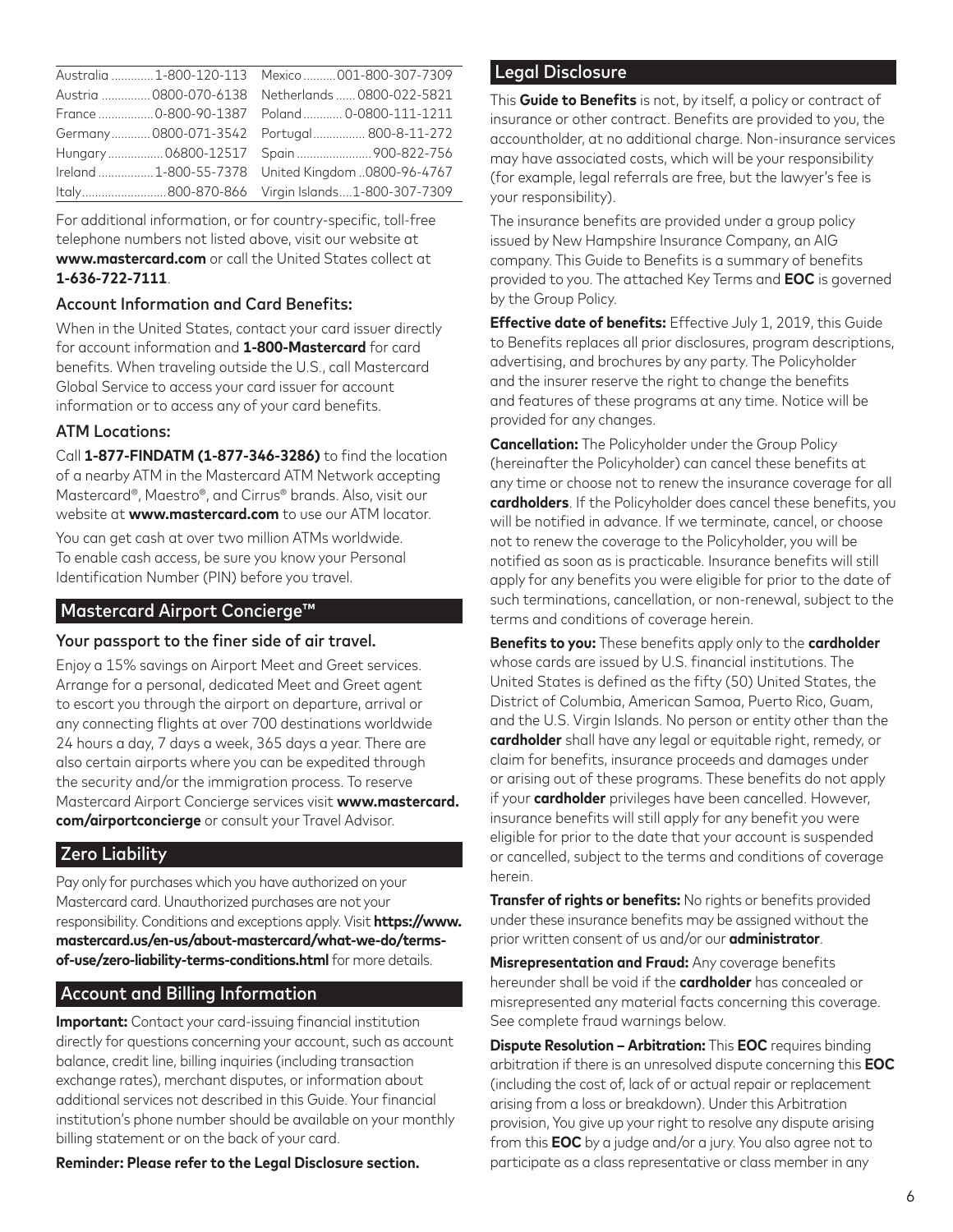class action litigation, any class arbitration or any consolidation of individual arbitrations. In arbitration, a group of three (3) arbitrators (each of whom is an independent, neutral third party) will give a decision after hearing the parties' positions. The decision of a majority of the arbitrators will determine the outcome of the arbitration and the decision of the arbitrators shall be final and binding and cannot be reviewed or changed by, or appealed to, a court of law.

To start arbitration, the disputing party must make a written demand to the other party for arbitration. This demand must be made within one (1) year of the earlier of the date the loss occurred or the dispute arose. The parties will each separately select an arbitrator. The two (2) arbitrators will select a third arbitrator called an "umpire." Each party will each pay the expense of the arbitrator selected by that party. The expense of the umpire will be shared equally by the parties. Unless otherwise agreed to by the parties, the arbitration will take place in the county and state in which You live. The arbitration shall be governed by the Federal Arbitration Act (9 U.S.C.A. § 1 et. seq.) and not by any state law concerning arbitration. The rules of the American Arbitration Association (**www.adr. org**) will apply to any arbitration under this **EOC**. The laws of the state of New York (without giving effect to its conflict of law principles) govern all matters arising out of or relating to this **EOC** and all transactions contemplated by this **EOC**, including, without limitation, the validity, interpretation, construction, performance and enforcement of this **EOC**.

**Due Diligence:** All parties are expected to exercise due diligence to avoid or diminish any theft, loss or damage to the property insured under these programs. Due Diligence shall means the performance of all vigilant activity, attentiveness, and care that would be taken by a reasonable and prudent person in the same or similar circumstances in order to guard and protect the item.

**Subrogation:** If payment is made under these benefits, we are entitled to recover such amounts from other parties or persons. Any party or **cardholder** who receives payment under these benefits must transfer to us his or her rights to recovery against any other party or person and must do everything necessary to secure these rights and must do nothing that would jeopardize them, or these rights will be recovered from the **cardholder**.

**Salvage:** If an item is not repairable, our **administrator** may request that you and/or the **cardholder** send the item to our **administrator** for salvage at your and/or **cardholder's** expense. Failure to remit the requested item for salvage to our **administrator** may result in denial of the claim.

**Other Insurance:** Coverage is secondary to and in excess of any other applicable insurance or indemnity available to you. Coverage is limited to only those amounts not covered by any other insurance or indemnity. Coverage is subject to the conditions, limitations, and exclusions described in this document. In no event will this coverage apply as contributing insurance. This Other Insurance clause will take precedence over a similar clause found in other insurance or indemnity language.

In no event will these insurance benefits apply as contributing insurance. The non-contribution insurance clause will take precedence over the non-contribution clause found in any other insurance policies.

**Severability of Provisions:** If in the future any one or more of the provisions of this **EOC** is, to any extent and for any reason, held to be invalid or unenforceable, then such provision(s) shall be deemed severable from the remaining provisions of the **EOC**. In that event, all other provisions of this **EOC** shall remain valid and enforceable.

Benefits listed in this **EOC** are subject to the conditions, limitations, and exclusions described in each benefit section. Receipt and/or possession of this **EOC** does not guarantee coverage or coverage availability.

This **EOC** is intended as a summary of services, benefits, and coverages and, in case of a conflict between the **EOC** and any master insurance policy(ies) shall control. Provision of services is subject to availability and applicable legal restrictions.

The **EOC** contains the entire agreement between You and Us. Representations or promises made by anyone that are not contained in the **EOC** are not a part of your coverage.